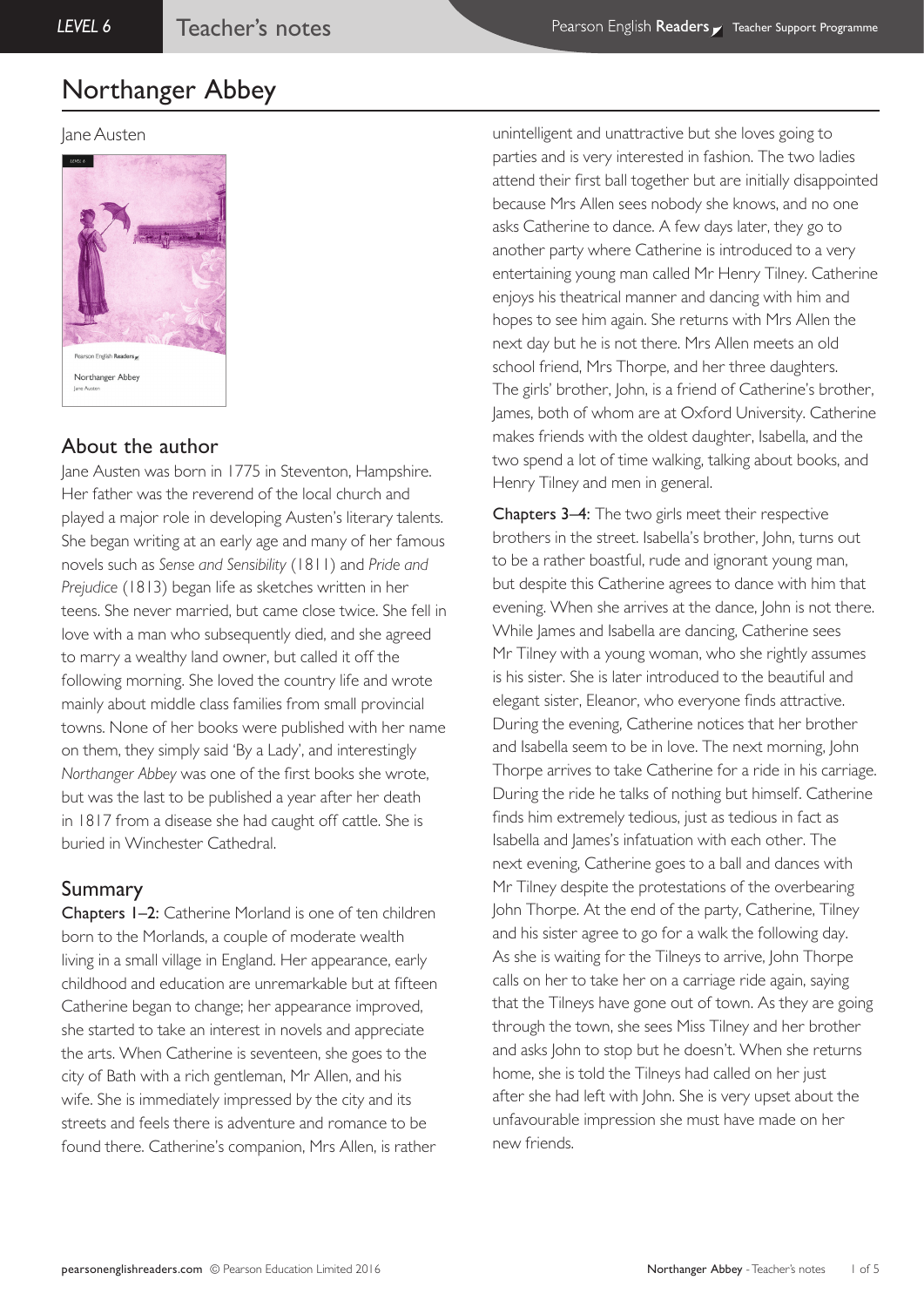Chapters 5–6: The misunderstanding is cleared up the following night, and they agree to reschedule their walk for the following Monday. John Thorpe once again tries to disrupt her plans by playing a dirty trick, but the plan fails and the group go on a very enjoyable walk. Later, Catherine learns that James has gone to ask his parents permission to marry Isabella. Just before he leaves for London, John Thorpe corners Catherine and starts implying that they too would make a good couple but she really doesn't infer anything from his conversation. Later, at another dance, Catherine is introduced to Henry's handsome brother, Captain Tilney, who surprises her by dancing with Isabella. Catherine begins to think Isabella's feelings towards her fiancé are changing and this is confirmed when she mentions the small amount of money he is going to receive. Catherine is delighted when Henry's father, General Tilney, invites her to the Tilney family home, Northanger Abbey. Before she leaves, Isabella tells her that her brother John is in love with her and that she had encouraged his attentions. She denies the accusation. Increasingly worried about Isabella's changing moods and obvious attraction to Captain Tilney, she decides to talk to Henry. He merely says he has no control over his brother.

Chapters 7–8: On the way to the Abbey, Henry exploits Catherine's vivid imagination and fondness for Gothic novels by teasing her. He tells her frightening stories about a dark room with a mysterious cupboard in it, and how she will find a secret room with a sharp knife in it and a diary of miserable girl called Matilda. They arrive at the Abbey and after dinner, presided over by the regimental and controlling General Tilney, a storm breaks as she is retiring to bed. In her room is an old cupboard, like the one Henry had described. She opens it and finds some sheets of paper with writing on them. She imagines them to be the diary of Matilda but is embarrassed to discover later they are just lists of household items. While walking in the gardens with Miss Tilney, Catherine begins to suspect that the General and his late wife didn't have a happy marriage and that the General was not really a very pleasant man. Her suspicions are confirmed when he denies her entry into the room where his wife had died. She suspects he might have murdered her or is keeping her locked up in a secret part of the Abbey. She decides to investigate and goes into Mrs Tilney's room. Finding nothing suspicious there, she leaves the room and bumps into Henry in the hall. She tells him about her suspicions about the nature of his mother's death and this deeply offends him. She is distraught at her actions but Henry seems to forgive her later.

Chapters 9–10: Catherine receives a letter from her brother saying that his engagement to Isabella has been broken off and that she is going to marry Captain Tilney. Catherine knows that General Tilney, who is unaware of the developments, wouldn't want his son to marry Isabella because her family had no money and this thought worries her because, despite the General's warm acceptance of her, she herself is not rich. Catherine receives a letter from Isabella telling her she can't understand why James has left her and implying some misunderstanding had taken place. Catherine sees through this pack of lies and vows never to see her friend again. One night, the General inexplicably gives orders that Catherine must leave the house early the next morning and return home. She cannot think of what she has done to offend him. Sadly, she says goodbye to Eleanor and tells her to mention her to her brother, who has had to go away on business.

Chapters 11–12: Catherine returns home after an absence of eleven weeks and explains her unannounced return to her parents. Her mother believes the General to be a very strange man and agrees that her son is better off without Isabella. On a visit to the Allens', Catherine wonders if she will ever see Henry again. She has her answer a few days later when Henry visits her to ask her to marry him. She is delighted and then deeply upset when Henry goes on to tell her his father has refused him permission to see her. The General had been told lies about Catherine by Isabella's brother, John. He told him she was extremely wealthy and this had encouraged the General to welcome her warmly into his house. John, incensed by Catherine's rejection of him, had then told the General the truth, which resulted in her being thrown out of the house. Catherine's parents are happy about the wedding announcement but demand that the General agree to it too. The job of convincing the General is done admirably by Eleanor and her new husband, and the couple are married almost a year after they had first met.

#### Background and themes

Self deception and lies: Owing to her obsession with Gothic novels Catherine is often unable to tell fact from fiction. At the Abbey she really believes she will find something gruesome in the cupboard but finds nothing but pieces of paper. She also imagines the General is a wife murderer or has his wife locked away like a lunatic. John Thorpe spends almost the entire book telling lies about people.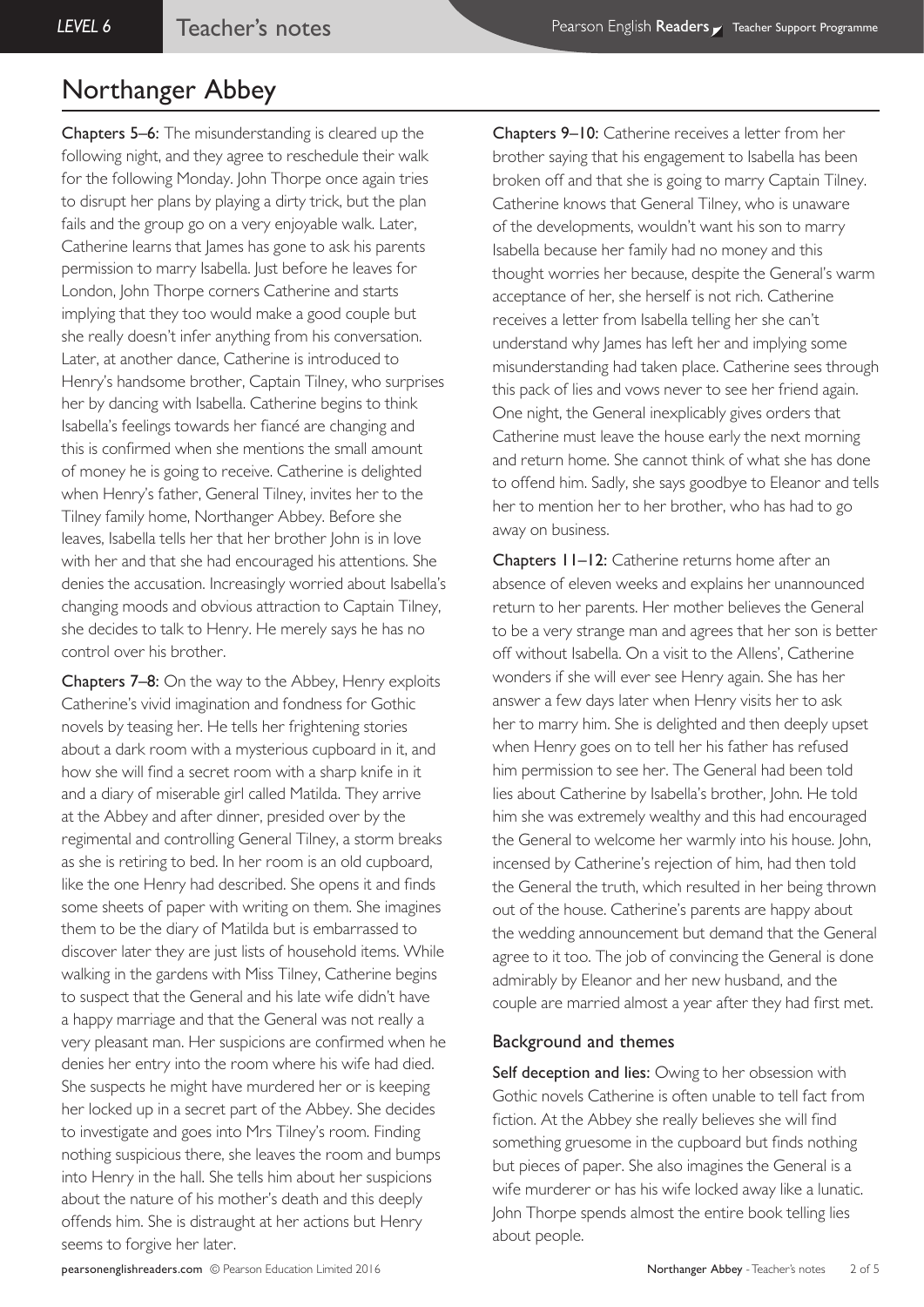Wealth: Isabella pretends she cares nothing about money yet when an opportunity presents itself to marry a richer man than her fiancé she attempts to take it. The General will not countenance a penniless marriage and John Thorpe boasts about his imaginary wealth.

Innocence: Catherine, a quiet country girl, is totally unaware of the ways of the world especially where love is concerned. Her naivety about men is contrasted with Isabella's cynical understanding of them.

# Discussion activities

# Chapters 1–2

## Before reading

- Quiz: After the students have read the Introduction, put them in groups of three and tell them they are going to answer some questions about facts contained in the Introduction. Then read out the following questions which the students have to write the answer to: *When was Jane Austen born?* (1775) *How many novels did she write?* (Six) *Was the village of Steventon in the east, west, north or south of England?*  (South) *At what age did Austen write* Love and Friendship*?* (Fourteen) *When did her father retire?*  (1801) *How old was she when she died?* (Forty-one) *What was Austen's older sister's name?* (Cassandra) *Which English king kept her novels in his houses?*  (King George IV)
- 2 Discuss: Put the students in small groups and ask them to think about how life was different in early Victorian England compared with life today. Ask them to consider the following: *Do you think people ate healthier food? Did they drink alcohol? Did people eat more or less than today? Was life more or less stressful? What types of transport did they use? What type of houses did they live in? How did they communicate over distances with each other? What did they do for entertainment? What type of music did they listen too? What types of work did they do?*

While reading (p. 2, after 'To be almost pretty is a great prize to a girl who has been plain for fifteen years.')

**3** Write: Put the students in pairs and ask them to make a list of all the words they know in English to describe a person's physical appearance. Put their suggestions on the board and add some of your own. Then ask them to discuss the following questions: *How important are a person's looks to finding love, friends or a good job? Do you think the media puts too much emphasis on looks? Do you have a problem of young people going on drastic diets to get very thin in your country? Do you think it's alright to have plastic surgery to alter the way you look?* 

(p. 8, after 'It cost me more than any other dress in my wardrobe.')

Discuss: The students will know that Mrs Allen is obsessed by clothes. Put them into groups to discuss the following questions about clothes: *How important are clothes to you? Are women more interested in clothes than men? How much do you spend on clothes a year? Are there any shops you regularly buy clothes in? Do you think the way you dress says something about your personality? What is your country's national dress? Should there be dress codes for formal events such as weddings, funerals, dinner parties, business meetings?*

### After reading

5 Research: The two girls are interested in Gothic novels. Ask the students to look for information on the Internet about this genre. Then they have to give an oral presentation, pointing out the main themes of Gothic literature, it's principal writers and a brief description of one important novel.

## Chapters 3–4

While reading (p. 24, after 'Don't you agree, dear Catherine?')

6 Role play: Put the students in pairs and tell them they are going to act out a conversation between Catherine and Mrs Allen. Mrs Allen asks about Mr Thorpe and the ride in the carriage and Catherine answers very truthfully what she thinks.

## After reading

- 7 Write and ask: On the board, write *What was the real reason for Catherine's brother's visit?* Elicit the answer (To see Isabella). Ask students to write other questions about something in Chapters 3–4. Now have students stand up and walk around the class, asking and answering each others questions.
- 8 Discuss: Put the students into groups, remind them that Catherine can't tell lies and ask them to talk about the following questions: *Have you ever told a lie? If so, when? Do you think it is sometimes better to tell a lie than to tell the truth, and if so, in which situations? Do you think politicians tell lies to get votes? Do you think doctors tell lies to their patients? Do you think parents tell lies to their children and children to their parents?*

# Chapters 5–6

While reading (p. 36, after 'That was a good idea of mine, wasn't it?')

**9** Act: Put the students in groups of three and tell them they are going to write and then perform a short scene featuring John Thorpe, Catherine and Isabella. Catherine is very angry that John has tried to trick her a second time, Isabella accuses Catherine of not being her friend and John insists Catherine will have a much better time with him than her other friends.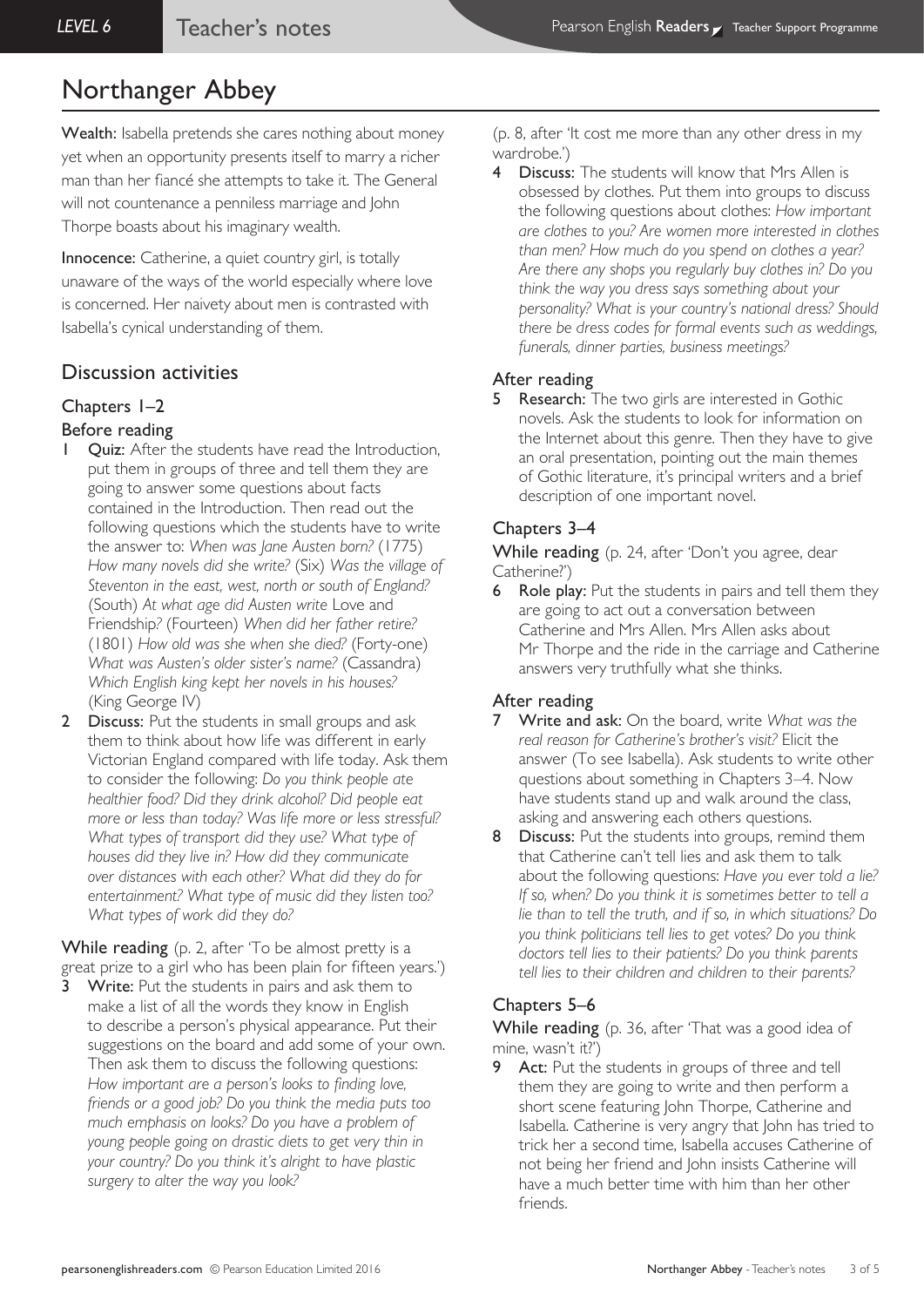- (p. 49, after 'I did not mean to encourage your brother.')
- 10 Write: Tell the students to write a letter from Catherine to John Thorpe explaining that she didn't encourage him and would not encourage him as she thought him a very disagreeable person. The students don't have to write in a very formal style.

#### After reading

- 11 Write and guess: On the board, write *At the beginning of the sixth act, Catherine saw Henry Tilney.* Elicit which word is wrong from the students (fifth not sixth). Now students choose a sentence from Chapters 5–6 and rewrite it changing one word. Students walk around the class, reading out their sentences and the other students have to identify and correct the mistake.
- 12 Game: Put the students in pairs and tell them there are twenty words in Chapter 6 that are used to describe a person's character. Tell them they have up to ten minutes to find the words. Tell them they may have to change the form of some of the words. The pair that finishes first with all twenty words, or the pair with most words after ten minutes, wins. See Discussion activities key for list of words.

### Chapters 7–8

#### Before reading

13 Predict: Put the students in pairs and ask them to predict the answers to the following questions: *Is the Abbey very old/modern? Does Catherine find a blanket/ book/clothes in a chest in her room? Does Catherine find a knife/a roll of papers/old clothes in the cupboard in her room? Does Catherine think that the General murdered/ loved/his wife? Is there a picture of Eleanor's mother in her mother's room/Eleanor's room/Catherine's room? Henry is angry because Catherine went into his mother's room/told him that she suspected his father didn't love his mother/insults his sister?* 

While reading (p. 55, after 'Please, go on!')

14 Write: Ask the class for suggestions of vocabulary that might be used to write a scary horror story, and put their suggestions on the board, adding some of your own. Then put the students in pairs and tell them they are going to write a story of what happens to Catherine in the Abbey on one dark night. The students then read out their story and the class votes for the best one.

- (p. 60, at the end of Chapter 7.)
- 15 Game: Remind the students that a lot of household items are mentioned in the chapter. Put them in groups of four and tell them are now going to play the twenty questions game. Student A thinks of something that is normally found in a typical house. The other students have to ask Student A questions to try and guess the item. Student A can only respond 'yes', 'no' and 'sometimes'. The group can ask up to twenty questions. If they can't guess correctly, Student A wins.

#### After reading

16 Discuss: Catherine has a vivid imagination and a love of horror stories. Put the students in small groups to discuss the following questions: *Do you like horror books, films and video games? What is the scariest film you have ever seen and what happened in it? Do you prefer psychological horror films or ones with lots of bloody murders in them? Do you think some films can affect some people badly? Do you believe children become more violent when they spend a lot of time playing violent video games?*

#### Chapters 9–10

#### Before reading

17 Discuss: Catherine is going to receive two letters, both of which upset her. The first one is from her brother, saying that he has broken off his relationship with Isabella. Put the students in groups and ask them to discuss the following questions: *Is it possible to remain friends with somebody you have broken up with? What are the reasons couples separate? Do you think the divorce rate is going up in your country and if so why? Should couples live together for a while before they get married?*

#### While reading (p. 79, at the end of Chapter 9)

18 Write: Ask the students to write a summary of Chapter 9. Tell them the summary must be exactly 50 words long, not one more or less. They then read out their stories to the rest of the class who vote for the best summary.

#### After reading

- 19 Write and guess: Put students in pairs and ask them to choose a short paragraph from Chapters 9–10. Tell then to write it again, making five changes to words in the text. Students then read out their paragraphs to the other students, who have to identify the mistakes.
- 20 Role play: Put the students in pairs and tell them they are going to act out a conversation between Catherine and Eleanor. Eleanor could invent some reasons for the General throwing Catherine out and Catherine can deny them.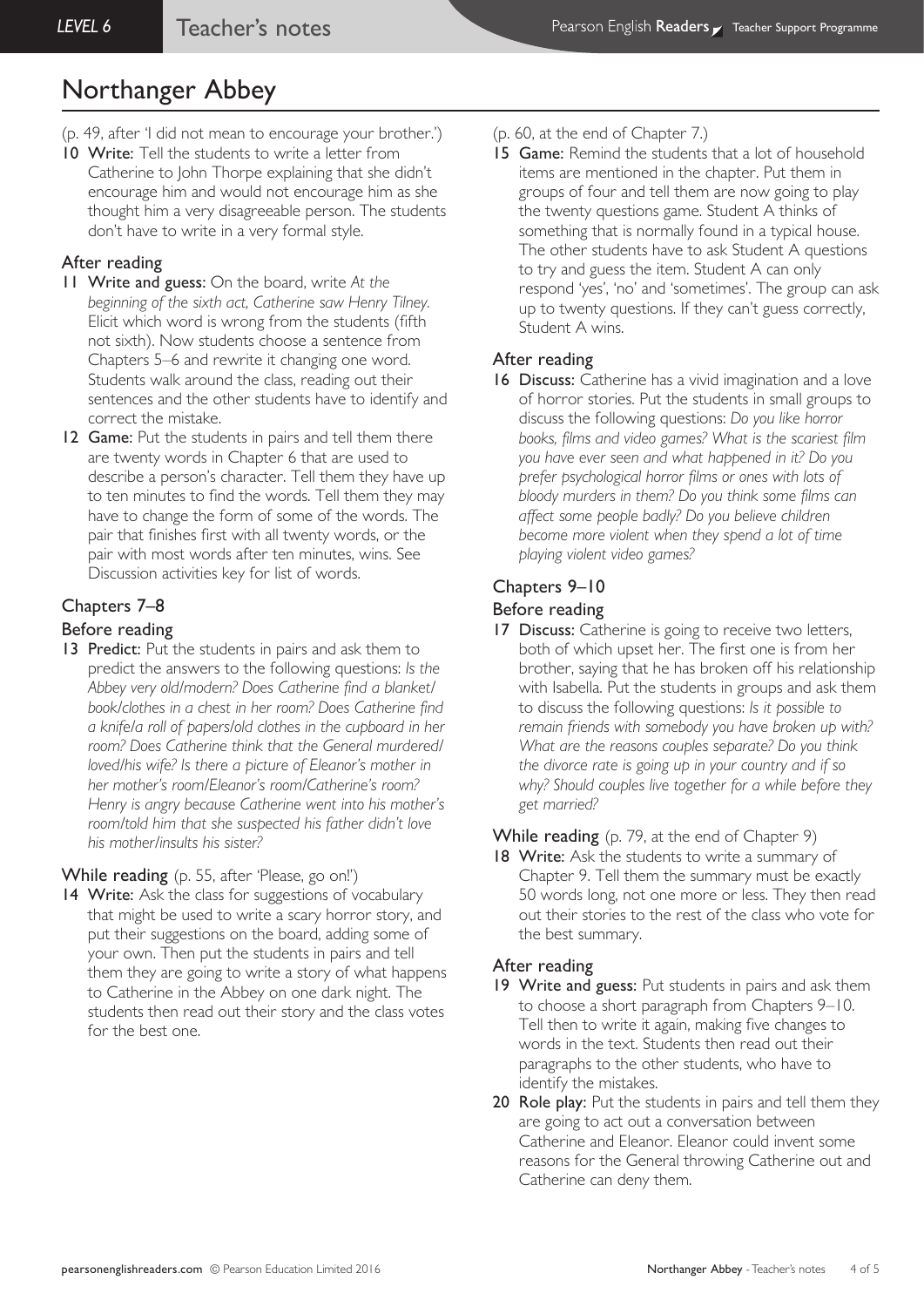21 Predict: Put the students in pairs and ask them to predict the reason for Catherine being told to leave the house. Ask them to consider the following possibilities: *The General finds out something scandalous in Catherine's past. He finds out that her brother has behaved immorally. He realises that Henry is in love with her and doesn't want the friendship to continue. He finds out that she had thought he had murdered his wife or hidden her somewhere in the house. He had been told she was wealthy and later finds out she isn't. He thinks she has stolen some money. He doesn't approve of her friend Isabella's relationship with his older son. He realises he is in love with her and wants to get her out of the way of temptation. He has gone mad.*

### Chapters 11–12

While reading (p. 86, after 'But you must remember that the Morland family would not have high expectations of any great achievements or successes for Catherine.')

22 Discuss: Put the students in small groups to discuss the following questions about family life: *Do you come from a big family? Do you think it is an advantage to have a lot of brothers and sisters or to be an only child? Do you think your position in the family has affected your character? Do you get on well with your family? Do you have arguments with your brothers and sisters and if so what about?*

(p. 95, after 'The General had been deceived by John Thorpe at their first meeting, at the theatre in Bath.')

23 Game: Put the students in groups of three and tell them they are going to play the truth and lies game. Choose a word for each group that the students are unlikely to know. The words could be very colloquial, and avoid choosing scientific words which are often similar in their language. Put the words on the board and ask the students if they know what they mean. If they don't, give a word to each group and tell each group what their word means without letting the other groups hear. Then ask them to write one true definition and two false ones for their word. Encourage them to write imaginative descriptions and to make the false definitions realistic. Each person in the group then reads out their definition. The rest of the groups can ask questions and then must decide on who is telling the truth.

#### After reading

24 Pair work: Write the following words on the board: *six, note, lodgings, bread, invitation, aunt, title, eighteen.*  Ask the students to talk and write in pairs to say how these words were used in Chapters 11–12.

- 25 Discuss and write: Put the students in pairs and ask them to write a summary of a Chapter 13 for the book, outlining what becomes of the main characters in the future. Ask them to consider the following possibilities: *Catherine and Henry have children. Isabella marries a man who mistreats her or even murders her. John Thorpe starts a business and because of his arrogance goes bankrupt. The General catches the same disease as his wife and dies.*
- 26 Research: Ask the students to look for reviews of the book on the Internet and to choose one good review and one bad one. They then have to read out their reviews to the rest of the class.
- 27 Quote Quiz: Put the students in groups of three or four and tell them to write a list of all the characters in the book. Then tell them they are going to hear a list of quotes from the book and they have to write down the name of the person who said each quote. Then read out the following:
	- 1 'I must say I have not seen one dress in the whole room that I prefer to mine.' (Mrs Allen)
	- 2 'He is a good-natured fellow. Perhaps a little too full of opinions sometimes, but you girls like that in a gentleman, don't you?' (James)
	- 3 How could you have told me they had gone out of town? Stop, stop, I must speak to them.' (Catherine)
	- 4 'I do not approve of young men and women who are not related driving around the country in open carriages, going to inns and public places together.' (Mr Allen)
	- 5 <sup>'</sup>I told her you had sent me to say that having just remembered a private engagement of going to Clifton with us tomorrow, you could not walk with her until Tuesday.' (John Thorpe)
	- 6 'Such a small income is hardly enough to pay for the essential requirements of life.' (Isabella)
	- 7 'If I understand what you are implying, you had come to a conclusion too horrible for me to put into words.' (Henry)
	- 8 'My father was never satisfied with the picture and would not hang it in the sitting room or his apartment.' (Eleanor)
	- 9 'No …, it is cold and damp along that path. I will go across the park and meet you later, but don't show our guest around the inside of the house until I join you.' (General Tilney)
	- 10 'You are not the same little girl that we said goodbye to eleven weeks ago.' (Mrs Morland) The team with the most correct answers wins the

quiz.

28 Discuss: Put the students in small groups to discuss the following questions: *Did you enjoy the book? Do you think it would make a good film? Would you like to read more of Jane Austen's books?*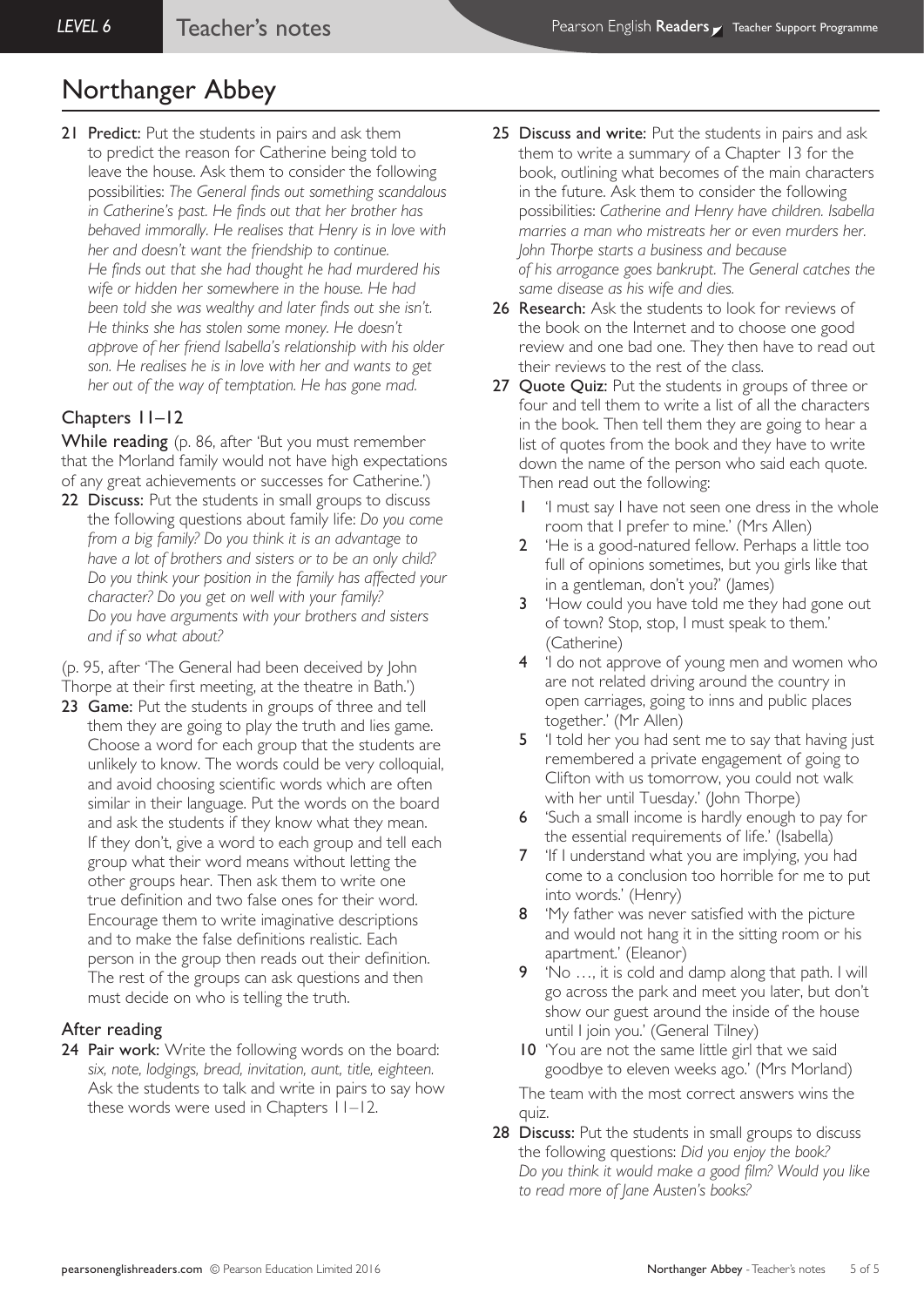# Northanger Abbey **Photocopiable**

# While reading

## Chapters 1–2

# 1 Are the sentences right  $(\checkmark)$  or wrong  $(\checkmark)$ ?

- a When she was a child, Catherine liked to draw people.  $\Box$
- **b** Mr Allen went to Bath for business reasons.
- c Catherine's sister wasn't upset when  $\Box$  Catherine went to Bath.
- d Mrs Thorpe and Mrs Allen had been at the same school together.
- e Both Catherine and Isabella were interested in Gothic novels.
- f Isabella liked men with medium brown hair.  $\Box$
- g Isabella pretended she wasn't interested in one of the men in the Pump Room.

# 2 Circle the right word or words.

- a Catherine was *delighted / disappointed* when her music teacher left.
- b Catherine's father gave her a *book / purse* to take to Bath.
- c Mrs Allen wasn't a very *knowledgeable / contented* person.
- d When Henry Tilney talked, he sounded like *an actor / a clergyman.*
- e Catherine told Henry that she *might not have / had* a journal.
- f The Thorpe sisters thought Catherine looked like *their / her* brother.
- g Catherine *had read / was reading* the book *Udolpho*.

# Chapters 3–4

- 3 Put the words in the right place to make a sentence.
	- a wasn't the in Catherine an matters heart expert of
		- ……………………………………………. . .
	- **b** exciting an thought city Catherine Bath that was
	- ……………………………………………. . . c sister the was Mr Tilney with young his lady ……………………………………………. . .
	- d wanted have himself Mr Thorpe about to conversations only

……………………………………………. . .

|   |                                       | e set his Mr Drummond daughter a pearls gave<br>оf                             |  |
|---|---------------------------------------|--------------------------------------------------------------------------------|--|
|   | f.                                    | .<br>suggested for they walk Miss Tilney that a go                             |  |
|   | g                                     | weren't her Mr Thorpe coming that<br>Catherine told friends                    |  |
|   |                                       | .                                                                              |  |
| 4 | Find the right words in Chapters 3-4. |                                                                                |  |
|   |                                       | a A word to describe unpleasant, violent or                                    |  |
|   |                                       | rude behaviour. (p. 15)<br><b>b</b> It is similar to angry or annoyed. (p. 18) |  |
|   |                                       | .<br>c You do this when you are embarrassed and<br>your face goes red. (p.18)  |  |
|   | d                                     | Something is this if it is very boring or tedious.<br>$(p. 22)$                |  |
|   | e –                                   | Something very noticeable and/or important.                                    |  |
|   |                                       | $(p. 26)$                                                                      |  |
|   |                                       | f You do this when you think to yourself.                                      |  |
|   |                                       | $(p. 28)$                                                                      |  |
|   | g                                     | It is similar to plan and sometimes has a                                      |  |
|   |                                       | negative meaning. (p. 32)                                                      |  |

# Chapters 5–6

5 Put a word or words on the left with a word or words on the right.

| look    | a promise     |
|---------|---------------|
| accept  | love          |
| break   | your feelings |
| hide    | harm          |
| meet    | forward to    |
| fall in | an apology    |
| change  | your opinion  |
|         | by chance     |

6 Write the name of the person who says or thinks this.

Isabella General Tilney Eleanor James Catherine Henry John

- a 'I wasn't avoiding you, my father ordered me to go with him.' ……………………
- **b** 'Why did you tell her I couldn't go walking?' ……………………………
- c 'My parents have given me permission to marry in three years.' ……………………
- d 'I would like to pay a visit to Fullerton to get to know you better.' ……………………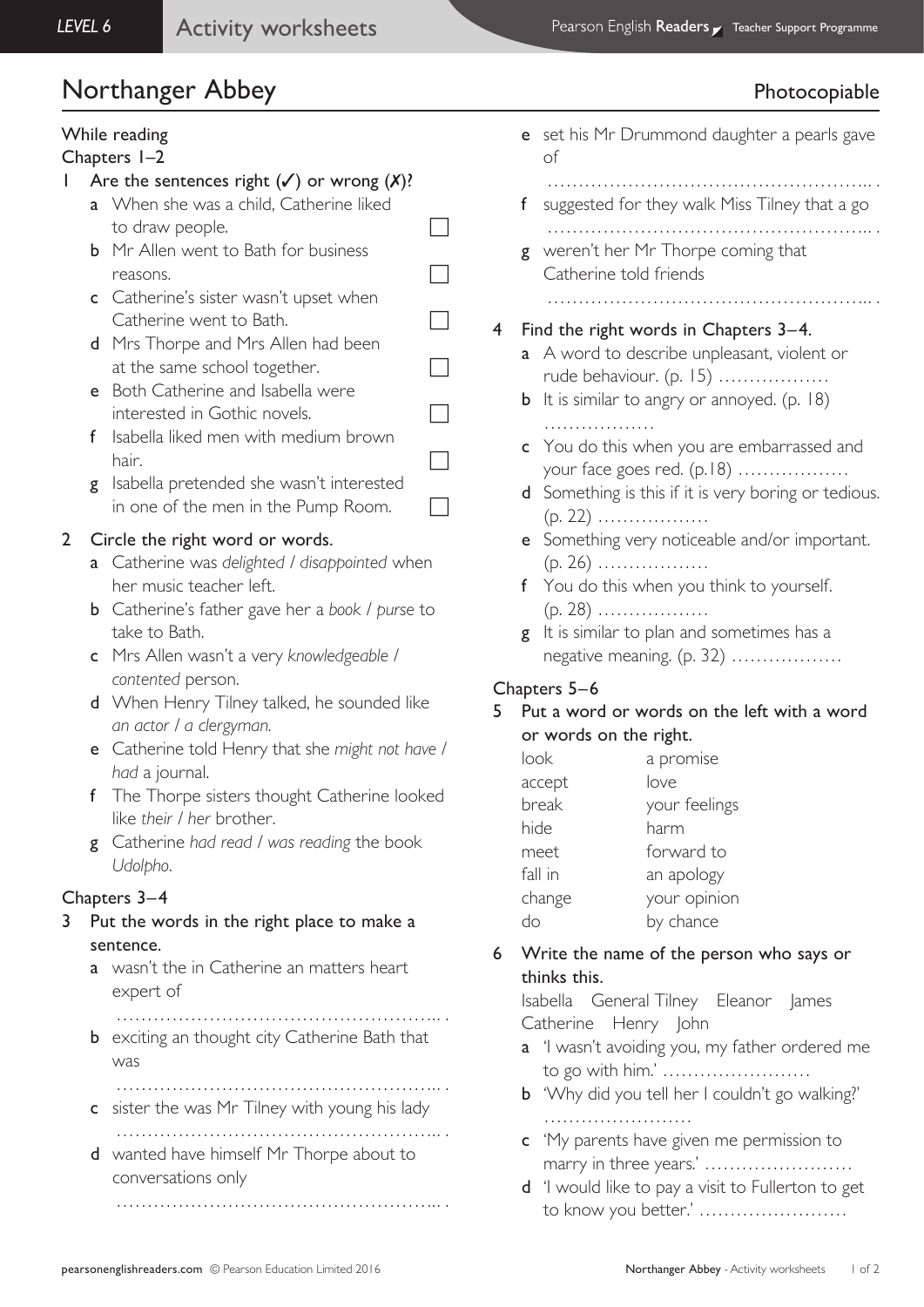# Northanger Abbey **Photocopiable**

- e 'The people in that family must be very arrogant not to have spoken to you.'
	- ……………………
- f 'Don't think my brother wanted to dance with your friend out of kindness.'
	- ……………………
- **g** 'I am inviting you to come and stay at Northanger Abbey.' ……………………

## Chapters 7–8

- 7 Underline the wrong word and put the right one.
	- **a** Catherine felt very nervous sitting next to Henry in the carriage. ………………
	- **b** The cupboard in Catherine's room had silver handles. ………………
	- c Catherine read the sheets of paper in the afternoon. ………………
	- d Catherine was very disappointed with the size and design of the gardens. ………………
	- e The late Mrs Tilney had suffered from an illness days before her death. ………………
	- f Henry's father was not the tidiest man to live with. ………………
	- g Catherine laughed when she looked at the chest and cupboard after talking to Henry. …………………

## 8 Answer the questions.

- a Who stayed behind when the group went to Northanger Abbey?
	- ………………………………………………
- **b** Who did Henry say had died in the room Catherine was going to sleep in?
- ……………………………………………… c Whose apartment was very near to
- Catherine's room? ………………………………………………
- d What did Catherine expect to see written on the sheets of paper?
	- ………………………………………………
- e Where did the General not want to go in the gardens?
- ……………………………………………… f What was hung on the wall in Eleanor's room? ………………………………………………
- g Where did Catherine have an uncomfortable meeting with Henry?

………………………………………………

## Chapters 9–10

- 9 Circle the wrong word in the sentences.
	- a Catherine understood why Isabella had not wrote written to her.
	- **b** Henry didn't believe that his brother would ever marry marrying Isabella.
	- c Catherine was very happy with to the idea of seeing Henry's house.
	- d Isabella was worried there had been a misunderstanding amongst between her and James.
	- e Catherine didn't know whether if to leave or stay at the Abbey.
	- f When she heard the news, Catherine sank into onto a chair.
	- **g** Catherine wasn't bothered by either the wind nor or the darkness.
- 10 Put the underlined letters in the right place to make a word.
	- a Catherine said that the Thorpe's were not a teylwah ……………… family.
	- **b** The sitting room in Henry's house didn't have any neutfuirr ……………… in it.
	- c Catherine thought Isabella's letter was very ostdehins ……………… .
	- d Catherine didn't have a vetsarn ……………… to accompany her home.
	- e Catherine didn't know how she had nfdeefdo ……………… the General.
	- f Catherine's last night in the Abbey was a psleselse ……………… one.
	- g Catherine covered her face with a nefhhdakecir ……………… .

# Chapters 11–12

# 11 Write the name of the person who says or thinks this.

The General Catherine Henry

Mrs Allen Mrs Morland

- a 'He can't possibly have found out about my suspicions about his wife.' …………………
- **b** 'I must admit your friendship with that girl is a very strange one.' …………………
- c 'Do you remember the lovely dress I was wearing at the ball?' …………………
- d 'I'll say I want to talk to the neighbours so I can be alone with her.' …………………
- e 'I knew I should never have listened to that man's stories of her wealth.' ………………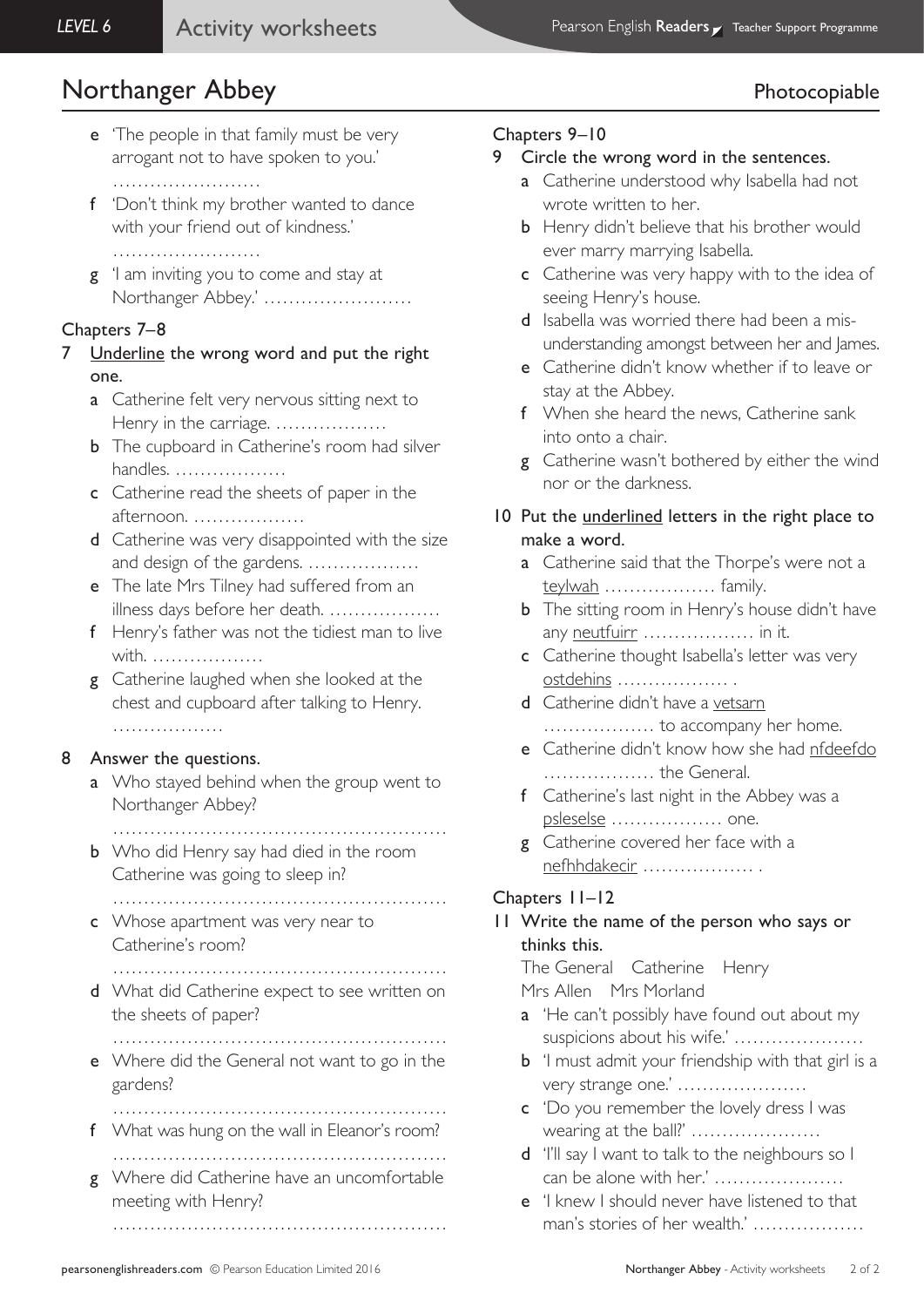# Northanger Abbey **Photocopiable**

## 1 What's first? Number the sentences 1–10.

- $a \Box$  Catherine is invited to stay at Northanger Abbey.
- $\mathbf{b}$   $\Box$  Catherine apologises to Henry, and explains the reason for her absence.
- $\mathsf{c}$   $\Box$  James sends Catherine a letter saying the engagement has been broken off.
- $d$   $\Box$  The General finally gives his consent to the marriage of Henry and Catherine.
- **e**  $\Box$  Catherine is introduced to Henry Tilney at a ball in Bath.
- $f \cap$  Catherine is thrown out of Northanger Abbey by the General.
- $g \Box$  Isabella dances with Captain Tilney at a ball.
- $h \Box$  Henry sees Catherine coming out of his late mother's room and becomes angry.
- $i \prod$  Isabella and Catherine unexpectedly meet their respective brothers in the street.
- $\overline{\phantom{a}}$  Isabella tells Catherine she is engaged to her brother.

### 2 Finish the sentences with the right names.

Mrs Tilney Mrs Morland John Thorpe Eleanor Isabella Catherine Henry James Mrs Allen The General

- a ……………… wasn't interested in books at first but became a fan of the Gothic novel.
- b ……………… was continually worried about not seeing her friends at dances.
- c ……………… was arrogant, boring and often deceitful.
- d ……………… was vane, devious and treated nearly all men with contempt.
- e ……………… fell in love with someone, was treated badly, and luckily escaped marrying her.
- f ……………… liked to control everything and everybody and could fly into a rage.
- g ……………… didn't always stay at his father's because he had his own house.
- h ……………… died nine years previously from a long illness.
- i ……………… persuaded her father to change his opinion about a marriage.
- j ……………… was a practical woman who spoke a lot of common sense.

# 3 Are these sentences right  $(\checkmark)$  or wrong  $(\checkmark)$ ?

- a Mrs Allen had one son and two daughters.
- **b** Catherine was amused at John Thorpe's praise of his horse and carriage.
- c Isabella and James made Catherine feel left out of their company.  $\Box$
- d At first, the General is very cold and unfriendly towards Catherine.  $\Box$
- e When James was away from Bath, Isabella flirted with Captain Tilney.
- f Isabella was disappointed when she received  $l$ ames's second letter.
- g Henry teased Catherine and tried to frighten her on their journey to the Abbey.  $\Box$
- h Henry told Catherine that his father had really cared for his wife.
- i Henry and Eleanor were very sad that James and Isabella had split up.  $\Box$
- i The General's decision to condone the marriage wasn't influenced by money.

## 4 Answer the questions.

- a What did Henry Tilney do for a living?
- …………………………………………………… **b** Which two people were studying together at Oxford University?
- …………………………………………………… c Who refused to stop his carriage when Catherine asked him to?
	- ……………………………………………………
- d How long did James and Isabella have to wait before they could marry?
- …………………………………………………… e Who insisted on being punctual?
	- ……………………………………………………
- f What room did the General not want Catherine to enter?
	- ……………………………………………………
- **g** What did the General think were the most important requirements for marriage? ……………………………………………………
- h Where did the General plan a dinner party?
	- ……………………………………………………
- i Who did Isabella say she disliked in her letter? ……………………………………………………
- j Why did the General throw Catherine out of his house?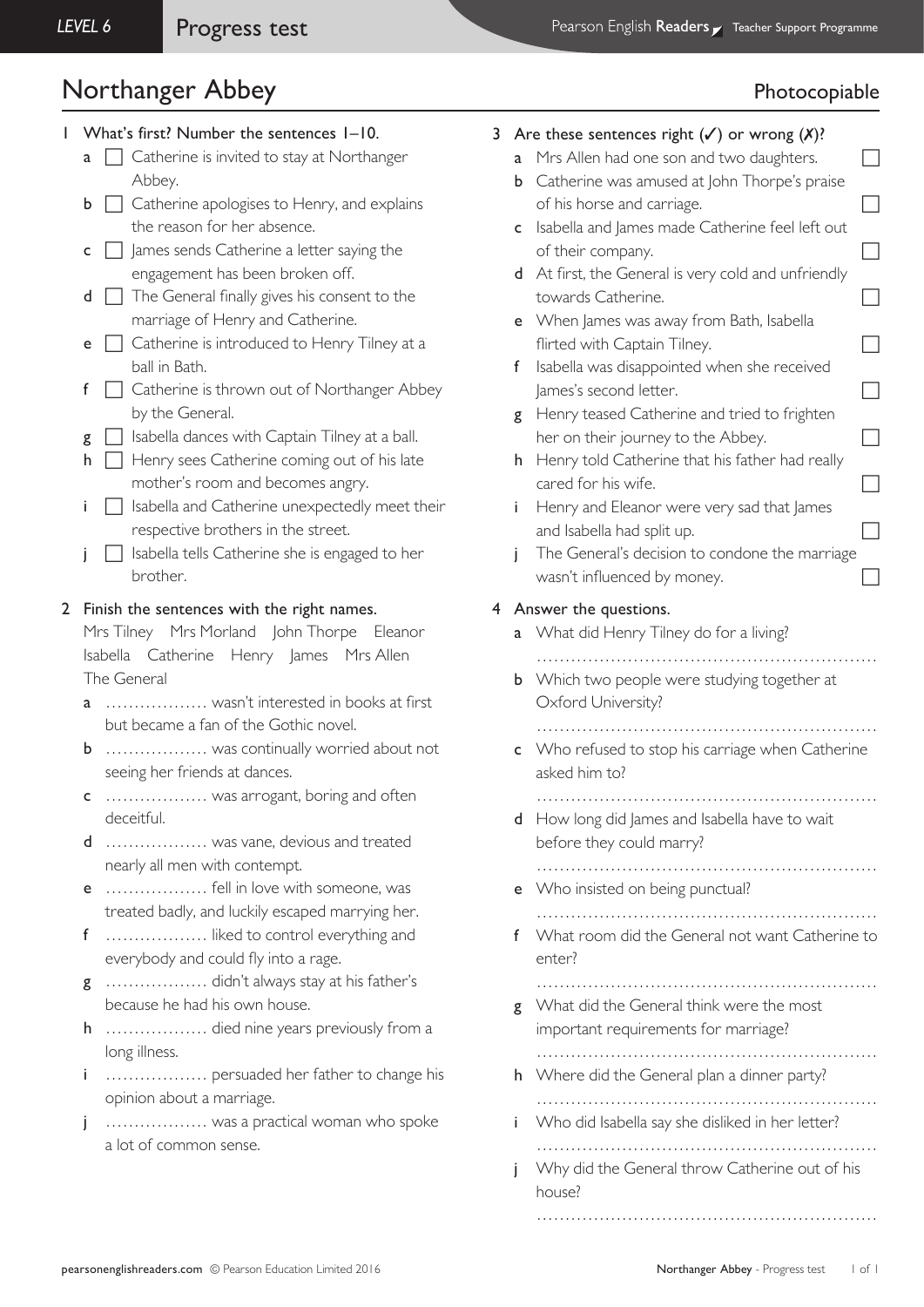# Book key

- 1–2 Open answers
- 3 a heir: The speaker is his/her mother's heir.
	- **b** clergyman: Clergymen lead church services.
	- c acquaintance: The speaker and his/her listener are acquaintances.
	- d interpreter: The speaker is talking to an English/ Japanese interepreter.
	- e chaperone: The speaker seems to need a chaperone for the event.
	- f fiancé: The speaker is planning the wedding with his/her futurewife/husband.
- 4 Open answers
- 5 a Catherine Morland **b** Mrs Allen
	- c Henry Tilney d Mrs Thorpe
	- e John Thorpe, James Morland f Isabella Thorpe
- 6 a Mr and Mrs Allen take Catherine to Bath,
	- therefore allowing the story to be centred around Bath's meeting rooms.
		- **b** Mr King introduces Catherine to Mr Henry Tilney as a dance partner. This gives our heroine an appropriate person to fall in love with.
		- c Mrs Thorpe is an old friend of Mrs Allen's. This brings together the Thorpes and the Morlands and their complicated connections.
- 7 a The novel, according to Jane Austen, has humour, mystery, culture and elegance. From novels, the reader can learn everything about human nature in the most delightful language and through the most entertaining plots.
	- **b** (But) Many people of this period considered novels as nothing more than foolish nonsense.
- 8 Open answers
- a T b F c F d T e F f F g T h T
	- i T j F
- 10 Possible answers:
	- a Isabella is flirtatious around James Morland. She is selfish when she dances while Catherine sits and waits for John Thorpe to arrive.
	- **b** Catherine is surprised when her brother arrives in Bath. She is confused when she hears John Thorpe talking about Mrs Radcliff. She is disappointed when Isabella abandons her. She is naive when she thinks her brother has come to Bath to see her, and when she does not notice the attraction between him and Isabella.
- c Mr Thorpe is rude when he makes comments on women's appearance and when he keeps Catherine Morland waiting to dance. He is exaggerated in his claims when he talks about the journey from Tetbury to Bath, and about his horse, his carriage and his knowledge of Mrs Radcliff's novels.
- 11 Open answers
- 12 a 5 b 7 c 8 d 2 e 3 f 6 g 4 h 1
- 13 a disappointed **b** shocked **c** hurt **d** thrilled e astonished f uncomfortable g relieved
- 14 Open answers
- 15 Possible answers:

Catherine is excited about seeing a real abbey. She thinks it will be similar to places often described in the Gothic novels she loves. She is also pleased that she will spend more time with Henry and Eleanor Tilney. She enjoys their company very much and is already in love with Henry.

- 16 Possible answers:
	- a a low building without even an ancient chimney
	- **b** pretty wallpaper; a lovely carpet; a handsome, comfortable and even cheerful room
	- c a beautiful, new white blanket, folded neatly
	- d some laundry lists, and others of household purchases
	- e a very elegant monument to the memory of Mrs Tilney
	- f a clean, beautiful, modern, light lady's bedroom with handsome furniture and an attractive view
- 17 Possible answers:

At their lodgings in Bath, he gives Catherine a warm welcome and looks after her every need.

He suggests that Catherine might see more of the countryside on the way to Northanger Abbey if she joins Henry in his carriage.

He is kind and attentive towards her at dinner. He is very polite about Mr Allen's dining-room.

He hints that he would like to buy a new set of dishes for Henry and her.

He is pleased by her admiration of Northanger Abbey.

He expresses the hope that there will be visitors from Fullerton to the Abbey one day.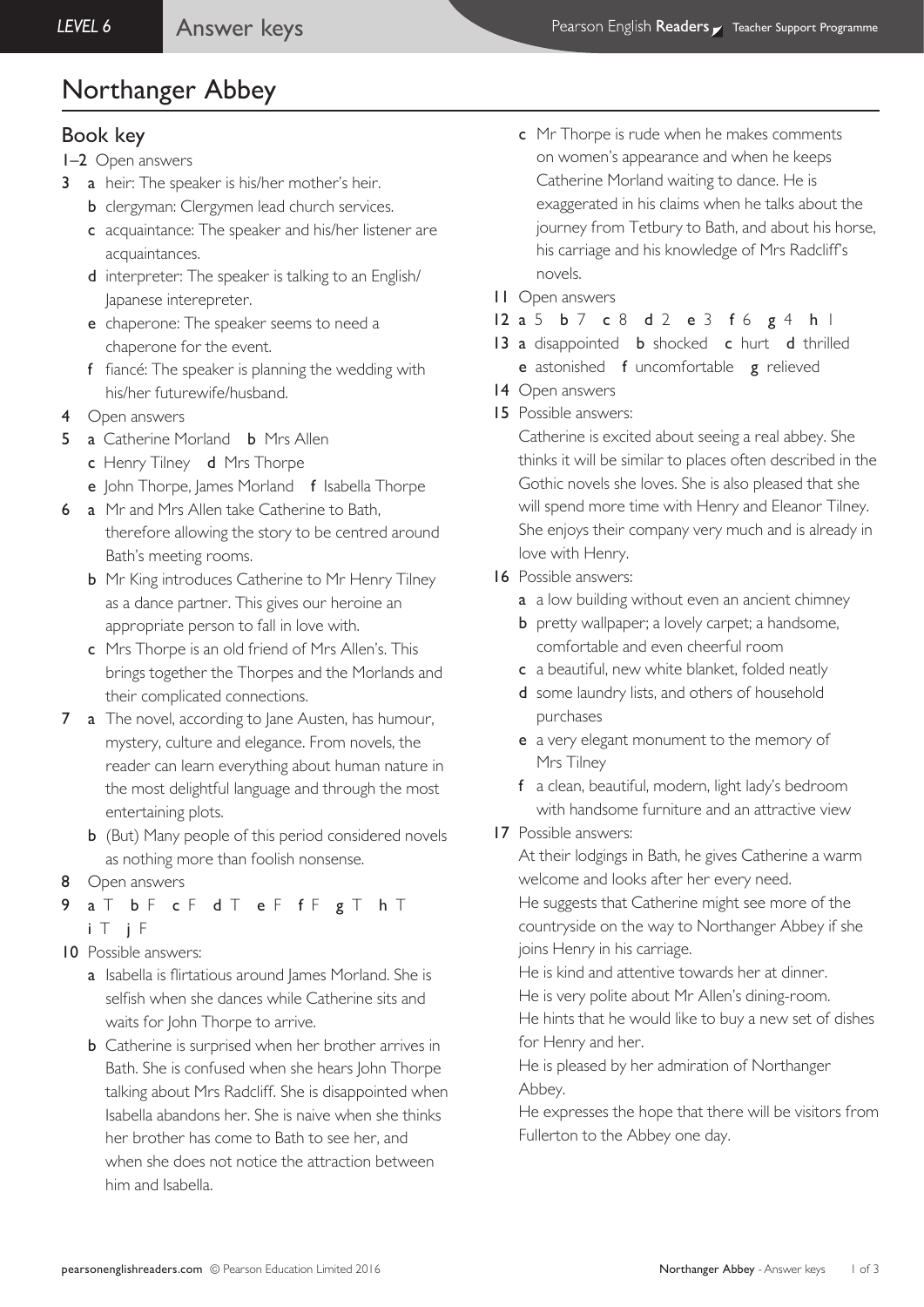18 Possible answers:

He always takes an early walk.

He avoids his wife's favourite walk.

His face says that he did not behave well towards his wife.

He does not want his wife's picture in the sittingroom or in his apartment.

He has dark, dangerous secrets like a character from a Gothic novel.

His guilt stops him from letting Catherine see the room in which Mrs Tilney died.

His late hours indicate secrets. Perhaps he is keeping his wife a prisoner in another part of the house.

He appears unemotional as he sits in church in front of the monument to his wife.

Catherine comes to the conclusion that he was not very fond of his wife, was not attentive during her illness, and was not full of grief and sorrow when she died.

- 19 Open answers
- 20 a tenth **b** 30 **c** 2 **d** 20 **e** 6 **f** 2 **g** 3
- h | | i 7 i 70
- 21 Possible answers:
	- a At the beginning of Chapter 9, Catherine believes that Isabella will marry her brother and be her sister-in-law one day. She is looking forward to receiving a letter from her dear friend. By the end of Chapter 10, Catherine never wants to see Isabella or hear from her again because Isabella has treated her brother James so badly.

 At the beginning of Chapter 9, Catherine believes that General Tilney is very fond of her and is hoping that she will marry his son, Henry. By the end of Chapter 10, Catherine is shocked by the General's rude, unkind treatment of her, and by the fact that there seems to be no explanation for his behaviour towards her.

**b** Jane Austen reveals Isabella's character through two letters to Catherine: one from lames and then one from Isabella herself.

 Jane Austen reveals the General's character by having him arrive at Northanger Abbey very late one evening and instruct his daughter to throw Catherine out of the house almost immediately and without explanation.

c Catherine is forced to question people's behaviour, and she begins to interpret their words and actions more carefully.

- 22 Open answers
- 23 a the two youngest Morland children
	- **b** Mrs Morland **c** Eleanor Tilney
	- d the Allens e Henry Tilney f John Thorpe
	- g Eleanor Tilney h Catherine Morland
- 24 Possible answers:
	- a It is a shocking and strange business and not worth worrying about.
	- **b** Catherine has done very well and should be proud of taking care of herself and acting like an adult.
	- c Catherine should go to bed early and get a good night's sleep.
	- d These were disappointing and should now be forgotten.
	- e After some time it will be a pleasure for Catherine and Eleanor to meet again.
	- f James is very sad but must learn from his unlucky experience.
	- g Old friends can be relied on. Their affection and good opinion is very valuable.
	- h Catherine needs to realise that there is a time for travel and balls and entertainment, but there is also a time for work and helping one's family.
- 25–34 Open answers

# Discussion activities key

### 1–2 Open answers

- 3 skinny, plump, chubby, flabby, slender, stocky, fit, well built, wavy/curly/frizzy/straight hair, bald
	- + Open answers
- 4–5 Open answers
- 6 Mrs Allen: Well, my dear, how was your ride in the country?

Catherine: The country was beautiful but I'm afraid my travelling companion proved to be a crashing bore. MA: Really! He seemed a very lively fellow.

C: If you consider talking about yourself all the time as something that contributes to lively conversation, I am sure you're mistaken. He just talked about his horse, his …

- 7–11 Open answers
- 12 polite, charming, unfriendly, rude, faithful, happy, quiet, kind, generous, determined, amusing, modest, naïve, innocent, honest, sincere, jealous, flirtatious, lively, affectionate
- 13 It is modern. She finds a blanket. She finds a roll of papers. She thinks he murdered his wife. The picture is in Eleanor's room. Henry is angry because Catherine told him she suspected his father didn't love his mother.